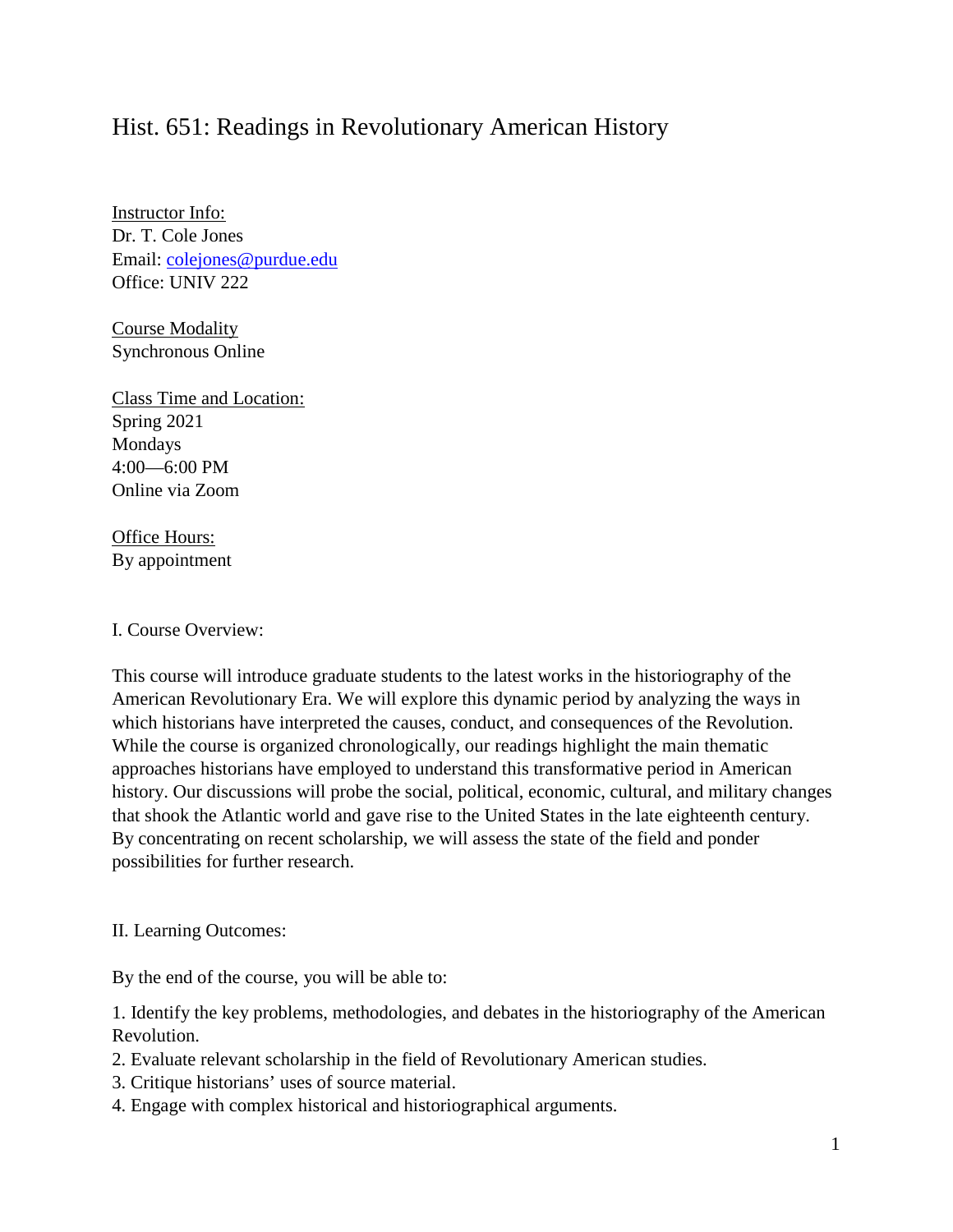- 5. Assess the ways in which the field has developed over time.
- 6. Understand how historians transform dissertations into published monographs.
- 7. Write clearly and persuasively.

# III. Course Requirements:

Active participation is the key component of a graduate seminar. I expect you to carefully read each week's required text and to come to class prepared to discuss the book's argument, its strengths, weaknesses, source material, and its overall contribution to the field. Additionally, it is highly advisable for you to read reviews of the books in order to understand how other scholars evaluate their contributions. Reviews, however, are no substitute for actually reading the book. Trust me, I will know if you have just read reviews (I have read them all too).

# IV. Assignments:

# Discussion Leadership:

In order to hone your pedagogical skills, each of you will be assigned two weeks in which you will lead the discussion. You will prepare a list of questions to help guide the conversation. It is your job to elicit trenchant critique and ardent engagement from your classmates.

# Short Book Review:

You will write a short review of a relatively recent (last twenty years) scholarly book in the field. Your review should follow the model of those in the American Historical Review. Here are their instructions to reviewers: "We expect reviewers to write thoughtful and engaging critiques that explain the basic argument of a book, assess its strengths and weaknesses, and place the work in historiographical context. We prefer that they do so in a way that addresses readers outside the confines of their own area of specialization." ( $\approx$  500 words) **Due. Monday, March 15, by 4pm on Brightspace.**

# "Referee Report":

For your final assignment, you will compose a mock peer-review report of a relatively recent (last twenty years) book in the field. You will need to pretend that the book has been submitted to you by the press in evaluation for publication. You will then compose a report that outlines the book's argument, contribution to the field, as well as offering constructive criticism. Your report should address all the questions below, which are taken verbatim from Oxford University Press's Guidelines for Manuscript Reviews. (≈ 2,000 words) **Due. Monday, April 26, by 4pm on Brightspace.**

"1) What do you regard as the purposes and main arguments of the proposed manuscript?; 2) Is it likely to be a significant contribution to the field(s)? Please compare it to other works in the field; 3) Do the premise and argument seem to be sound? Are the sources used to their best effect?; 4) Do you have any suggestions to make as to style, content, or organization? Are there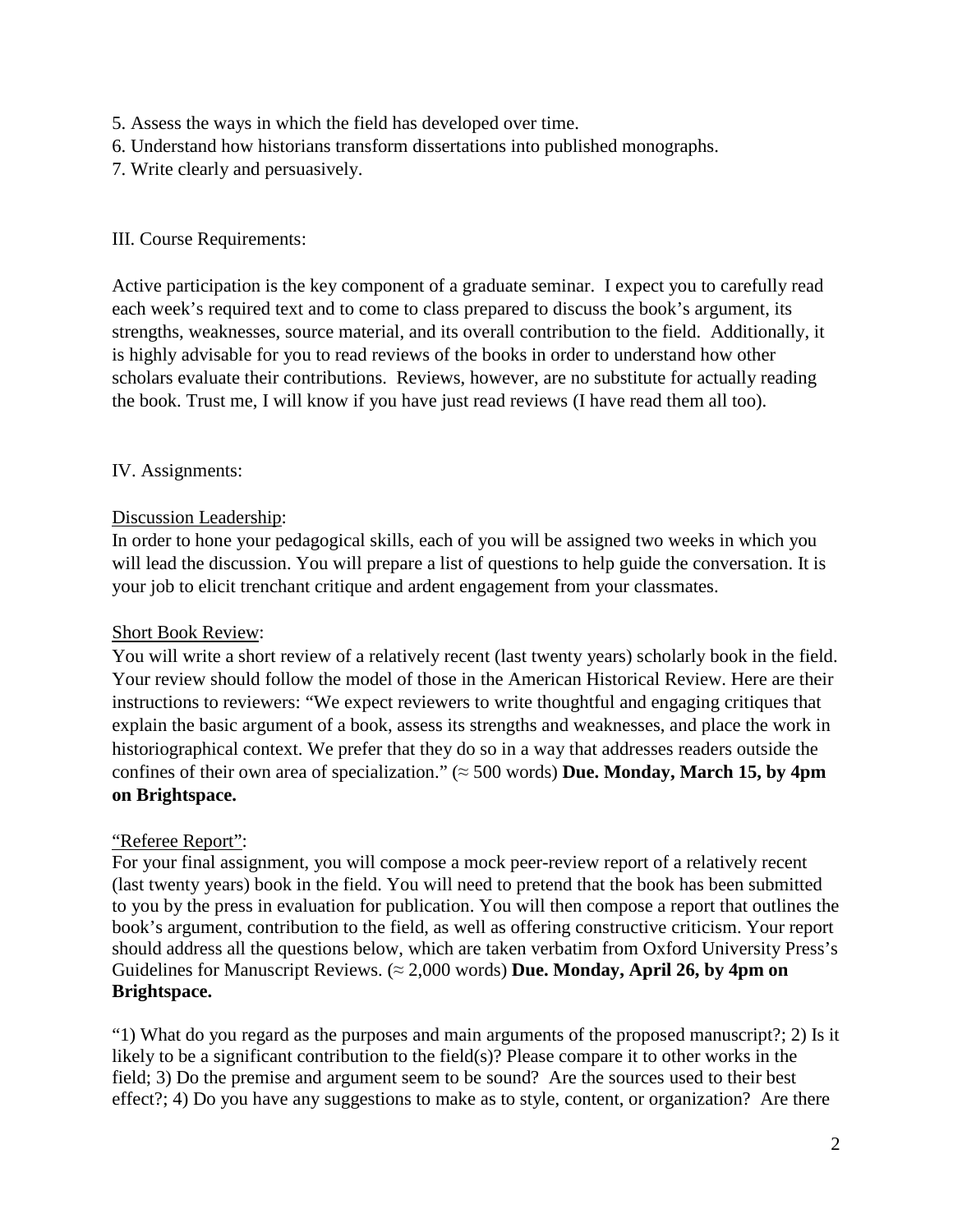places where you would suggest expansion or contraction?; 5) Who do you think will be the primary audience for this manuscript?; 6) Is it appropriate in subject, substance, level, and organization for course adoption?; If so, what level and type of course?; 7) Do you recommend offering a contract?"

#### OVERALL GRADE BREAKDOWN:

Class Participation: 10%

Discussion Leadership: 40%

Short Book Review: 20%

"Referee Report": 30%

Grading Scale:

| 97-100 | $= A +$ |
|--------|---------|
| 93-96  | $= A$   |
| 90-92  | $= A-$  |
| 87-89  | $= B+$  |
| 83-86  | $=$ B   |
| 80-82  | $=$ B-  |
| 77-79  | $= C +$ |
| 73-76  | $= C$   |
| 70-72  | $= C$ - |
| 67-69  | $= D+$  |
| 63-66  | $= D$   |
| 60-62  | $= D-$  |
| < 60%  | $=$ F   |

# V. Classroom Policies

#### My policies are simple:

Show up. Do the reading. Do the assignments. Be respectful. Use common sense. Do your own work. Do not plagiarize or cheat. Do not use contractions in formal writing. If you have a question, ask me in person or via Email.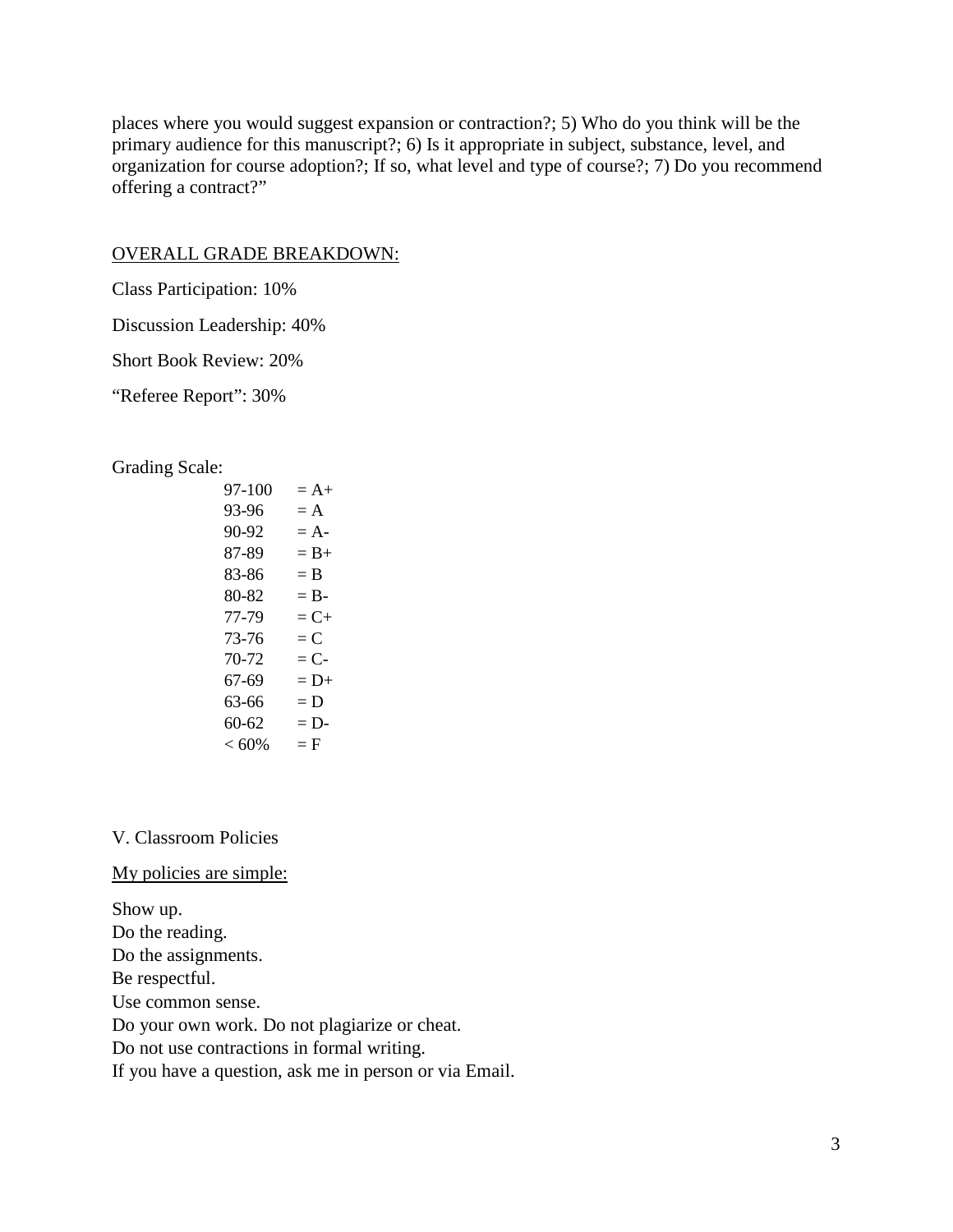Late papers will be penalized **one-third grade per day** [example: an A paper that is one day late becomes an A- paper]

If you cheat or plagiarize, you will fail this course. Period. I use Turnitin.com to monitor all your assignments.

For a more detailed explanation of the above, see the University Policies:

*"Purdue prohibits 'dishonesty in connection with any University activity. Cheating, plagiarism, or knowingly furnishing false information to the University are examples of dishonesty.' [Part 5, Section III-B-2-a, [Student Regulations\]](http://www.purdue.edu/univregs/) Furthermore, the University Senate has stipulated that 'the commitment of acts of cheating, lying, and deceit in any of their diverse forms (such as the use of substitutes for taking examinations, the use of illegal cribs, plagiarism, and copying during examinations) is dishonest and must not be tolerated. Moreover, knowingly to aid and abet, directly or indirectly, other parties in committing dishonest acts is in itself dishonest.' [University Senate Document 72-18, December 15, 1972]"*

<https://www.purdue.edu/odos/academic-integrity/>

# Attendance Policy:

Students should stay home and contact the Protect Purdue Health Center (496-INFO) if they feel ill, have any symptoms associated with COVID-19, or suspect they have been exposed to the virus*.* In the current context of COVID-19, in-person attendance will not be a factor in the final grades, but the student still needs to inform the instructor of any conflict that can be anticipated and will affect the submission of an assignment or the ability to take an exam. Only the instructor can excuse a student from a course requirement or responsibility. When conflicts can be anticipated, such as for many University-sponsored activities and religious observations, the student should inform the instructor of the situation as far in advance as possible. For unanticipated or emergency conflict, when advance notification to an instructor is not possible, the student should contact the instructor as soon as possible by email, through Brightspace, or by phone. When the student is unable to make direct contact with the instructor and is unable to leave word with the instructor's department because of circumstances beyond the student's control, and in cases of bereavement, quarantine, or isolation, the student or the student's representative should contact the Office of the Dean of Students via [email](mailto:odos@purdue.edu%20?subject=Student%20Bereavement%20Needs) or phone at 765-494- 1747. Our course Brightspace includes a link on Attendance and Grief Absence policies under the University Policies menu.

# Academic Guidance in the Event a Student is Quarantined/Isolated

If you become quarantined or isolated at any point in time during the semester, in addition to support from the Protect Purdue Health Center, you will also have access to an Academic Case Manager who can provide you academic support during this time. Your Academic Case Manager can be reached at [acmq@purdue.edu](mailto:acmq@purdue.edu) and will provide you with general guidelines/resources around communicating with your instructors, be available for academic support, and offer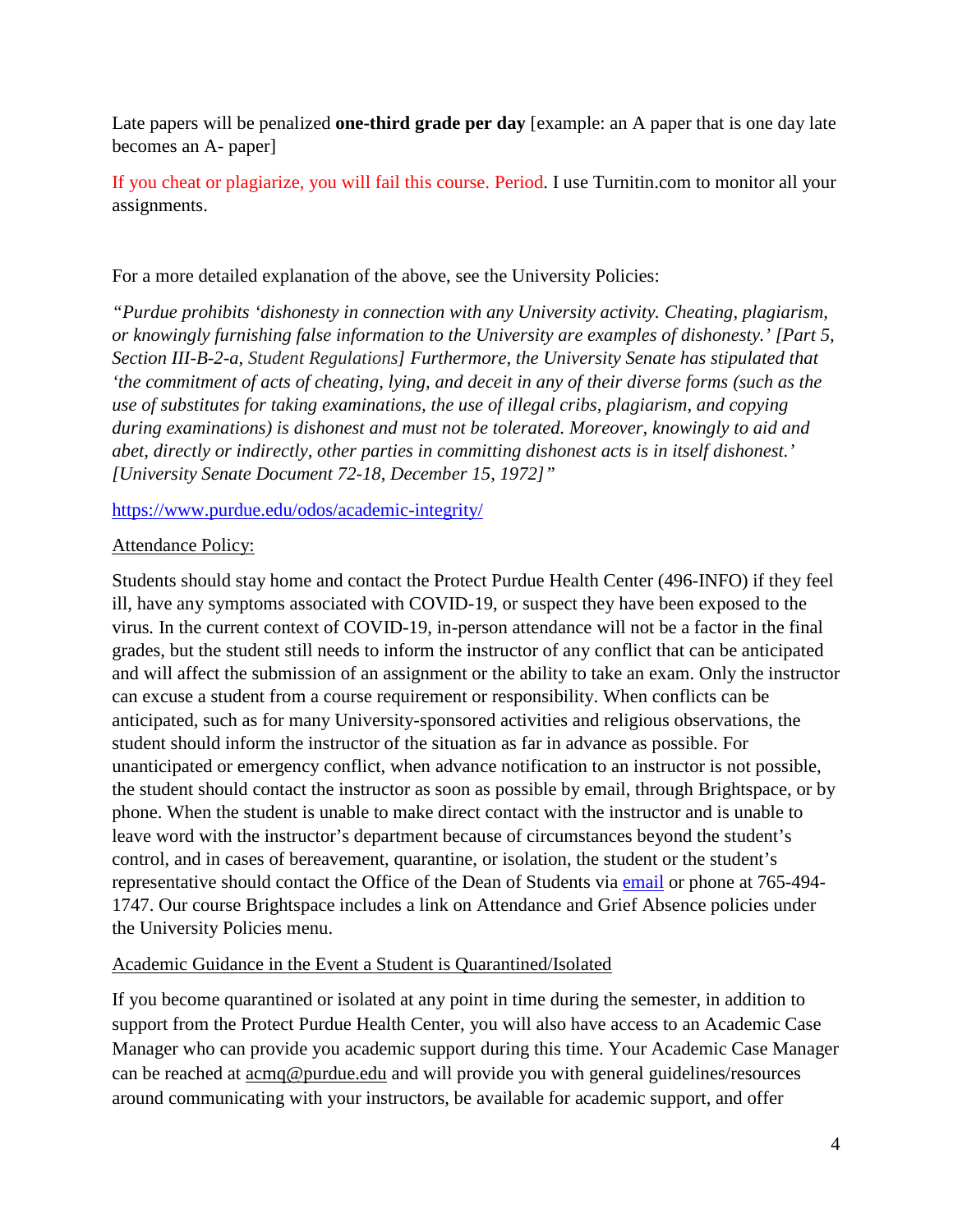suggestions for how to be successful when learning remotely. Importantly, if you find yourself too sick to progress in the course, notify your academic case manager and notify me via email or Brightspace. We will make arrangements based on your particular situation. The Office of the Dean of Students (odos@purdue.edu) is also available to support you should this situation occur.

#### Students with Disabilities:

Students who need special accommodations to participate fully in class should contact me as soon as possible. While I will do everything in my power to accommodate your needs, Purdue University requires you to provide me with appropriate written documentation and to have that documentation on file with Student Services. Students should be aware that Services for Student Disabilities are available at 494-1247 if you need further assistance.

VI. Course Outline:

Week 1 Mon., Jan. 18, 2021: No Class, MLK Day

Week 2

Mon., Jan. 25, 2021

Alfred F. Young and Gregory H. Nobles, *Whose American Revolution Was It? Historians Interpret the Founding* (New York: NYU Press, 2011).

Week 3

Mon., Feb. 1, 2021 Justin du Rivage, *Revolution Against Empire: Taxes, Politics, and the Origins of American Independence* (New Haven: Yale University Press, 2017)

#### Week 4

Mon., Feb. 8, 2021

Serina Zabin, *The Boston Massacre: A Family History* (New York: Houghton Mifflin Harcourt, 2020)

#### Week 5

Mon., Feb. 15, 2021

Michael Hattem, *Past and Prologue: Politics and Memory in the American Revolution* (New Haven: Yale University Press, 2020)

#### Week 6

Mon., Feb. 22, 2021 Mary Beth Norton, *1774: The Long Year of Revolution* (New York: Knopf, 2020)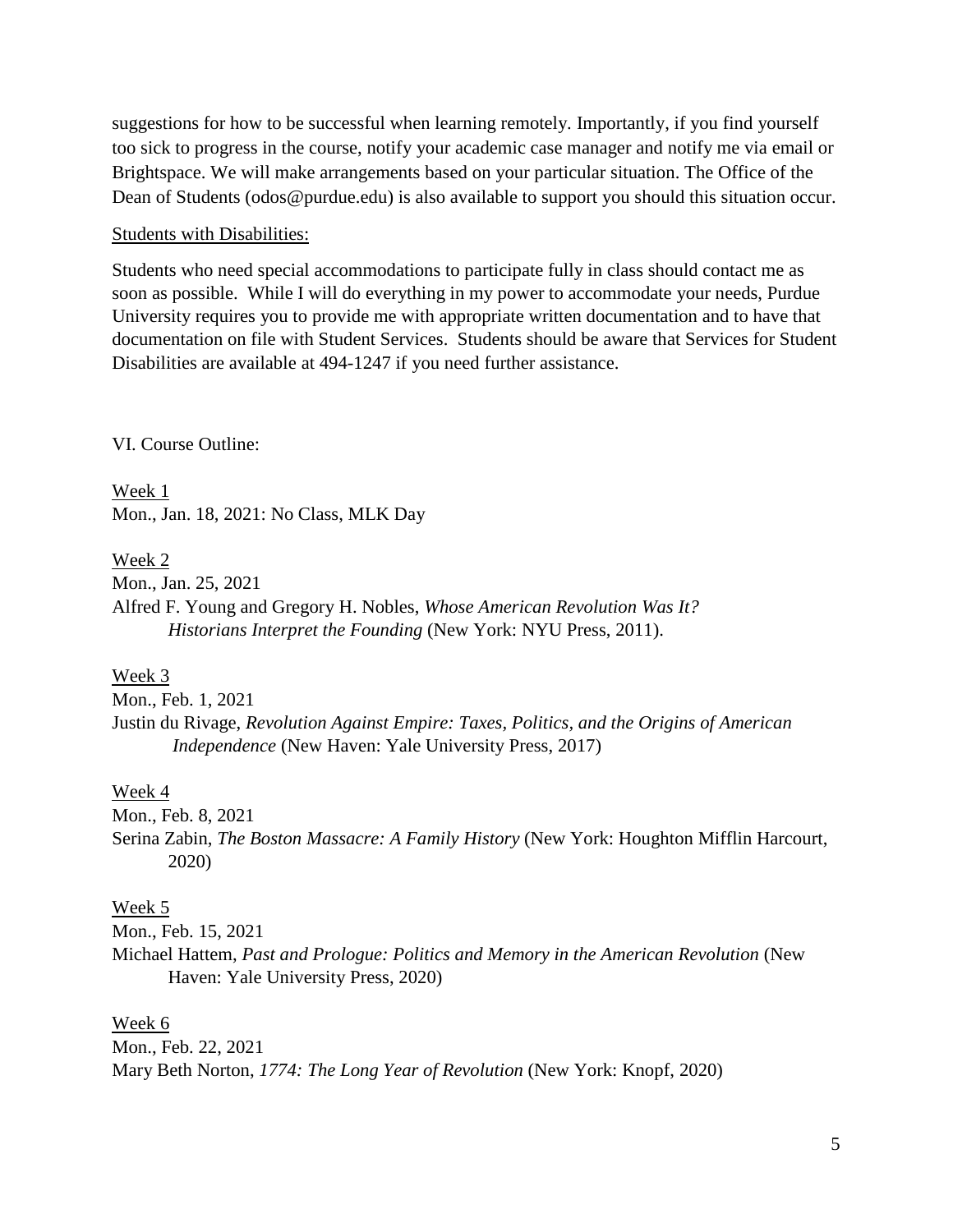Week 7

Mon., Mar. 1, 2021

Christopher Pearl, *Conceived in Crisis: The Revolutionary Creation of an American State* (Charlottesville: University of Virginia Press, 2020)

## Week 8

Mon., Mar. 8, 2021

Joseph M. Adelman, *Revolutionary Networks: The Business and Politics of Printing the News, 1763–1789* (Baltimore: Johns Hopkins University Press, 2019)

#### Week 9

#### Mon., Mar. 15, 2021**SHORT BOOK REVIEW DUE by 4PM**

T.H. Breen, *The Will of the People: The Revolutionary Birth of America* (Cambridge, MA: Belknap, 2019)

# Week 10

Mon., Mar. 22, 2021

T. Cole Jones, *Captives of Liberty: Prisoners of War and the Politics of Vengeance in the American Revolution* (Philadelphia: University of Pennsylvania Press, 2020)

#### Week 11

Mon., Mar. 29, 2021

Donald F. Johnson*, Occupied America: British Military Rule and the Experience of Revolution* (Philadelphia: University of Pennsylvania Press, 2020).

#### Week 12

Mon., Apr. 5, 2021

Colin Calloway, *The Indian World of George Washington: The First President, the First Americans, and the Birth of the Nation* (New York: Oxford University Press, 2018)

#### Week 13

Mon., Apr. 12, 2021

Jonathan Gienapp, *The Second Creation: Fixing the American Constitution in the Founding Era* (Cambridge, MA: Belknap, 2018)

# Week 14

Mon., Apr. 19, 2021

Lindsay M. Chervinsky, *The Cabinet: George Washington and the Creation of an American*  (Cambridge, MA: Belknap, 2020)

Week 15 Mon., Apr. 26, 2021 **"REFEREE REPORT" DUE by 4PM**